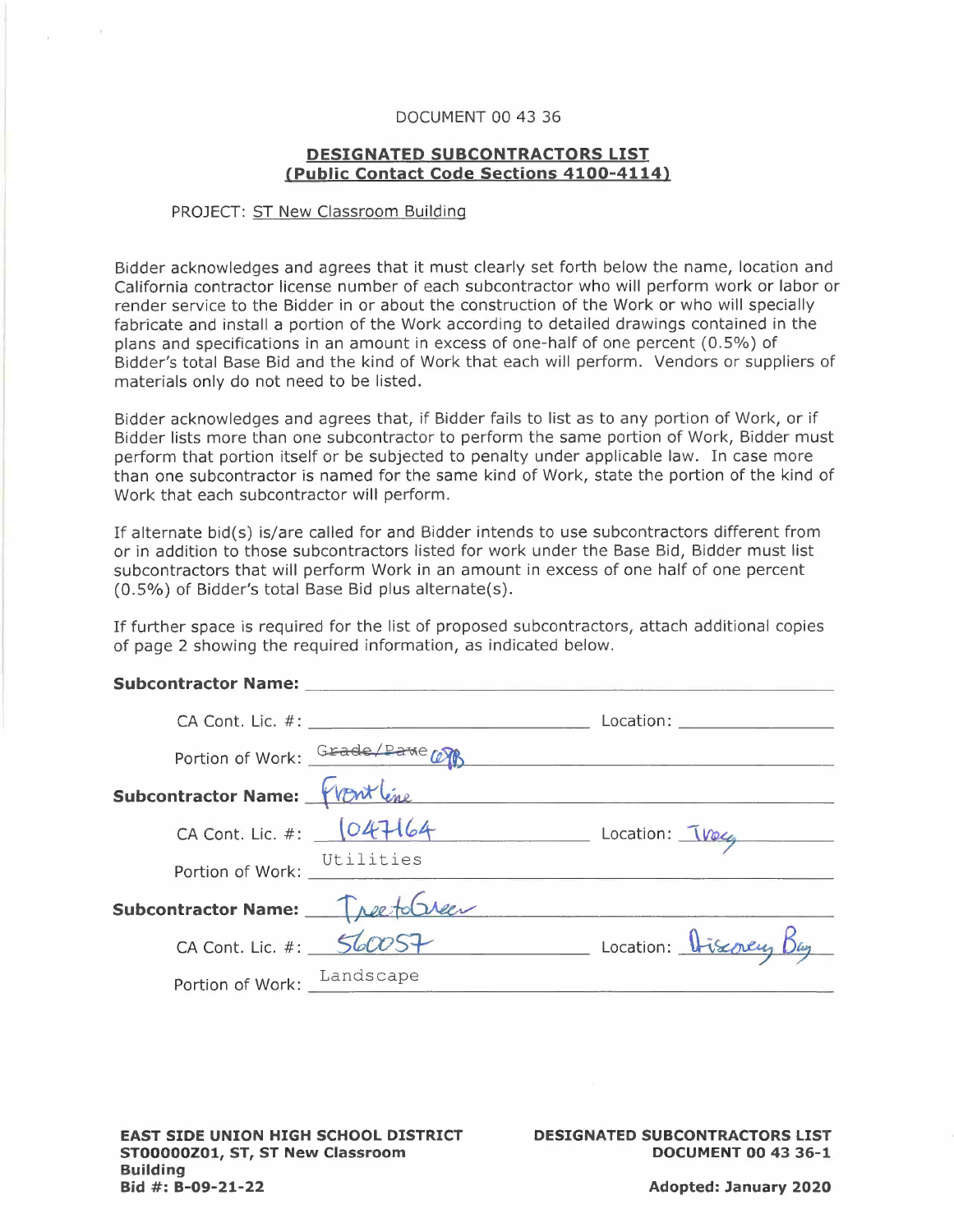| Subcontractor Name: De Here Remurg  |                                   |                                             |
|-------------------------------------|-----------------------------------|---------------------------------------------|
| CA Cont. Lic. #: $776852$           |                                   | Location: Sontroverses                      |
| Portion of Work: Concrete           |                                   |                                             |
| Subcontractor Name: Tron Industries |                                   |                                             |
|                                     |                                   | CA Cont. Lic. #: $957444$ Location: Hanford |
|                                     | Portion of Work: Structural Steel |                                             |
| Subcontractor Name: Von Industries  |                                   |                                             |
|                                     | CA Cont. Lic. #: $951744$         | Location: Hempt                             |
|                                     | Portion of Work: Metal Decking    |                                             |
| Subcontractor Name: Central (al     |                                   |                                             |
|                                     | $CA$ Cont. Lic. #: $1018810$      | Location: Surfaxe                           |
| Portion of Work:                    | Insulation                        |                                             |

| Date:                  | 3/3/2022                          |
|------------------------|-----------------------------------|
| Proper Name of Bidder: | Beals Martin and Associates, Inc. |
| Signature:             |                                   |
| Print Name:            | Dwight A. Ortmann                 |
| Title:                 | President                         |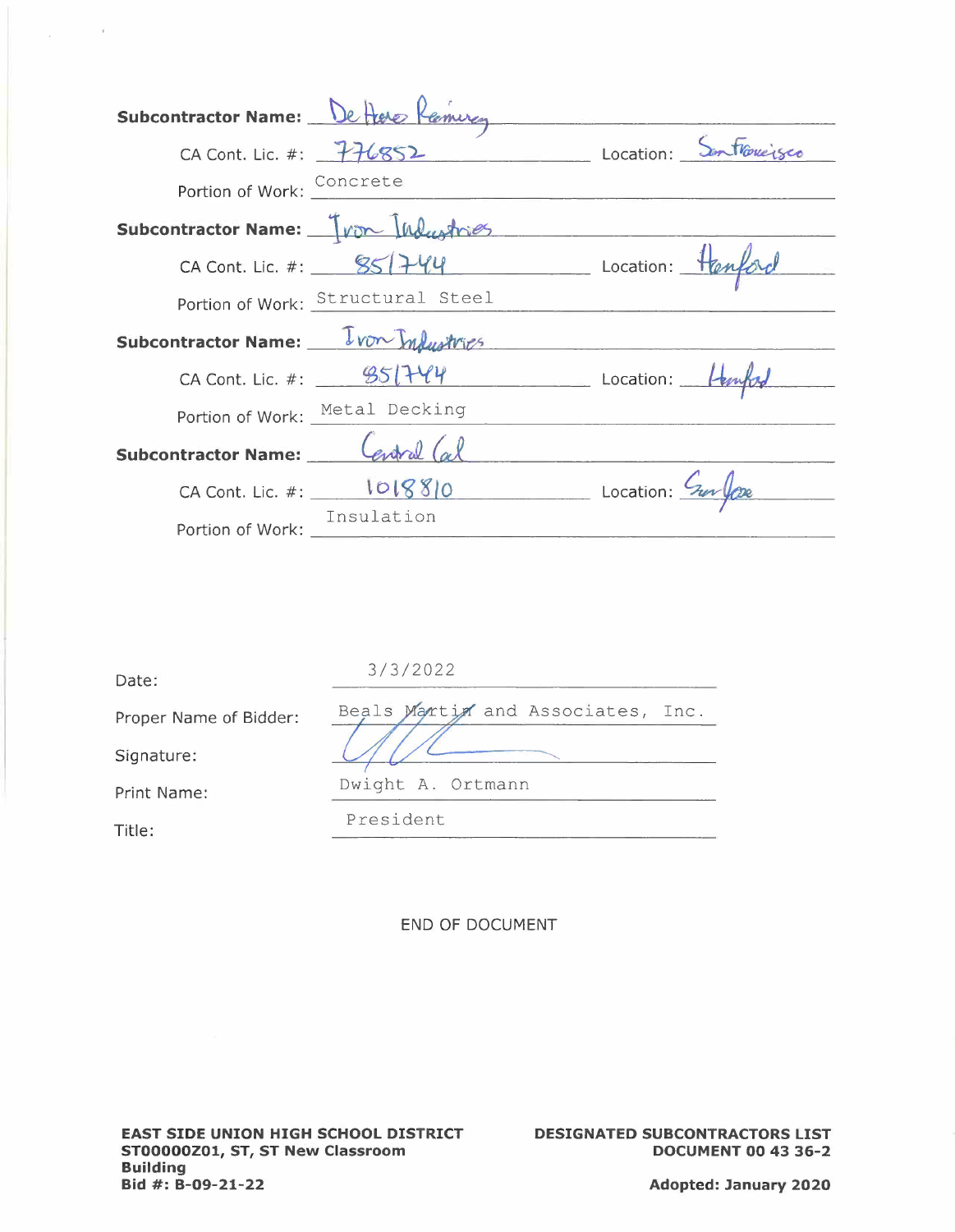|                             | Subcontractor Name: Robigues Sust Motal               |  |
|-----------------------------|-------------------------------------------------------|--|
|                             | CA Cont. Lic. #: $98874$ Location: $\frac{5}{2}$      |  |
| Portion of Work: Metal Roof |                                                       |  |
|                             | Subcontractor Name: Redrigues Sent Motel              |  |
|                             | CA Cont. Lic. #: $48874$<br>Location: $2\pi\sqrt{ax}$ |  |
|                             | Portion of Work: Metal Wall Panels                    |  |
|                             | Subcontractor Name: Best Contracting                  |  |
|                             | CA Cont. Lic. #: $456263$ Location: $400$             |  |
| Portion of Work:            | TPO Roofing                                           |  |
| Subcontractor Name: ___ __  | American Elas                                         |  |
|                             | CA Cont. Lic. #: $1051657$ Location: Civernore        |  |
|                             | Portion of Work: Glass/Glazing                        |  |

| Date:                  | 3/3/2022                          |
|------------------------|-----------------------------------|
| Proper Name of Bidder: | Beals Maxtin and Associates, Inc. |
| Signature:             |                                   |
| Print Name:            | Dwight A. Ortmann                 |
| Title:                 | President                         |

 $\label{eq:11} \frac{\left\vert \mathbf{x}\right\vert }{2}=-\frac{1}{2}\left( 1-\frac{1}{2}\right) ^{2}$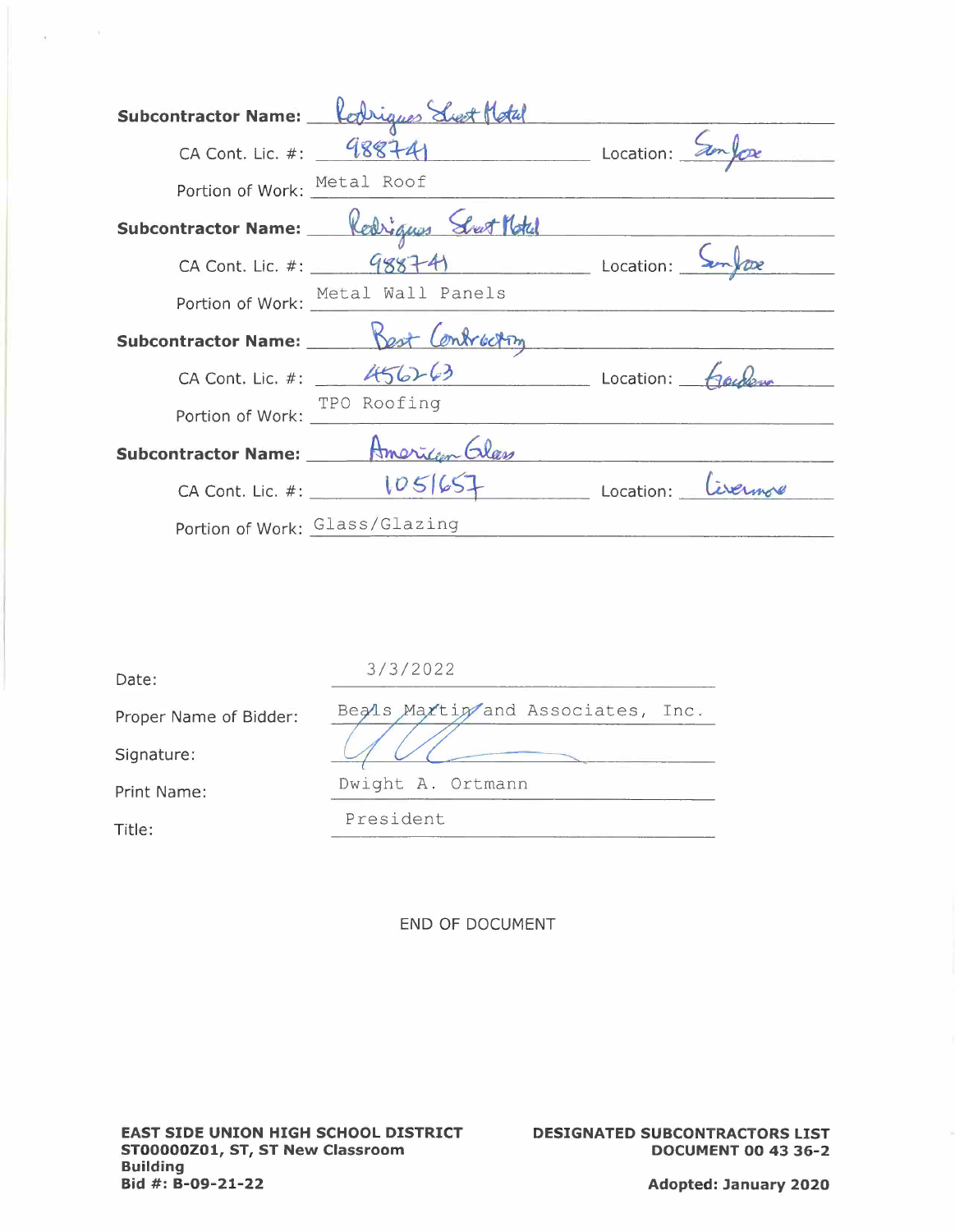| Subcontractor Name: 54H flooteving |                                                | <u> 1980 - An Aonaichte ann an Comhair an Chomhair an Chomhair ann an Chomhair an Chomhair an Chomhair ann an Chom</u> |
|------------------------------------|------------------------------------------------|------------------------------------------------------------------------------------------------------------------------|
|                                    | CA Cont. Lic. #: $878936$ Location: $f$ Vempnt |                                                                                                                        |
|                                    |                                                | Portion of Work: Plaster                                                                                               |
|                                    |                                                | Subcontractor Name: 5 par d'one                                                                                        |
|                                    |                                                | CA Cont. Lic. #: 397494 Location: flessanton                                                                           |
|                                    | Portion of Work: Gypsum                        |                                                                                                                        |
|                                    |                                                |                                                                                                                        |
|                                    |                                                |                                                                                                                        |
|                                    |                                                | Portion of Work: $\frac{T+1}{T+1}$ $\frac{dF}{dt}$                                                                     |
|                                    | Subcontractor Name: Ceiling Creatie            |                                                                                                                        |
|                                    | CA Cont. Lic. #: 781556 Location: Concord      |                                                                                                                        |
|                                    | Portion of Work: Acoustical Ceilings           |                                                                                                                        |

| Date:                  | 3/3/2022                          |
|------------------------|-----------------------------------|
| Proper Name of Bidder: | Beals Martin and Associates, Inc. |
| Signature:             |                                   |
| Print Name:            | Dwight A. Ortmann                 |
| Title:                 | President                         |

 $\Delta \phi = 0.01$ 

**DESIGNATED SUBCONTRACTORS LIST DOCUMENT 00 43 36-2** 

**Adopted: January 2020**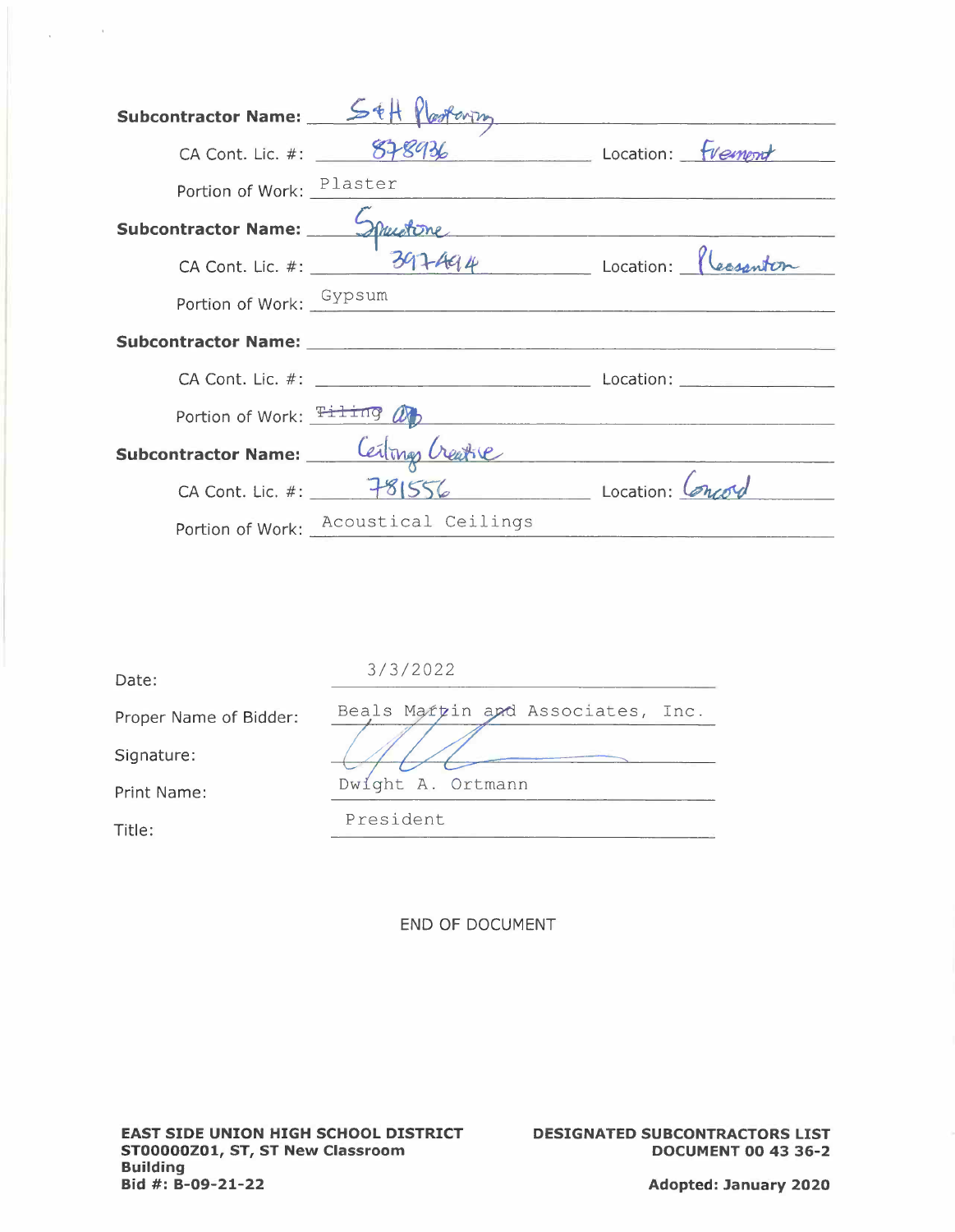|                                   | Subcontractor Name: Mame: Manual Annual Annual Annual Annual Annual Annual Annual Annual Annual Annual Annual |  |
|-----------------------------------|---------------------------------------------------------------------------------------------------------------|--|
|                                   |                                                                                                               |  |
|                                   | Portion of Work: Electing OR                                                                                  |  |
|                                   | Subcontractor Name: Applied Finishes<br>CA Cont. Lic. #: 1022-434                                             |  |
|                                   |                                                                                                               |  |
| Portion of Work: Painting         |                                                                                                               |  |
|                                   | Subcontractor Name: Dinelli flumbing                                                                          |  |
|                                   | CA Cont. Lic. #: 901472 Location: Foote City                                                                  |  |
| Portion of Work: Plumbing         |                                                                                                               |  |
| Subcontractor Name: _____ (w/hill |                                                                                                               |  |
|                                   | CA Cont. Lic. #: $363862$ Location: $\frac{1}{2}$ Casto                                                       |  |
| Portion of Work: HVAC             |                                                                                                               |  |

| Date:                  | 3/3/2022                          |
|------------------------|-----------------------------------|
| Proper Name of Bidder: | Beals Martin and Associates, Inc. |
| Signature:             |                                   |
| Print Name:            | Dwight A. Ortmann                 |
| Title:                 | President                         |

 $\mathcal{A}^{\text{max}}_{\text{max}}$  and  $\mathcal{A}^{\text{max}}_{\text{max}}$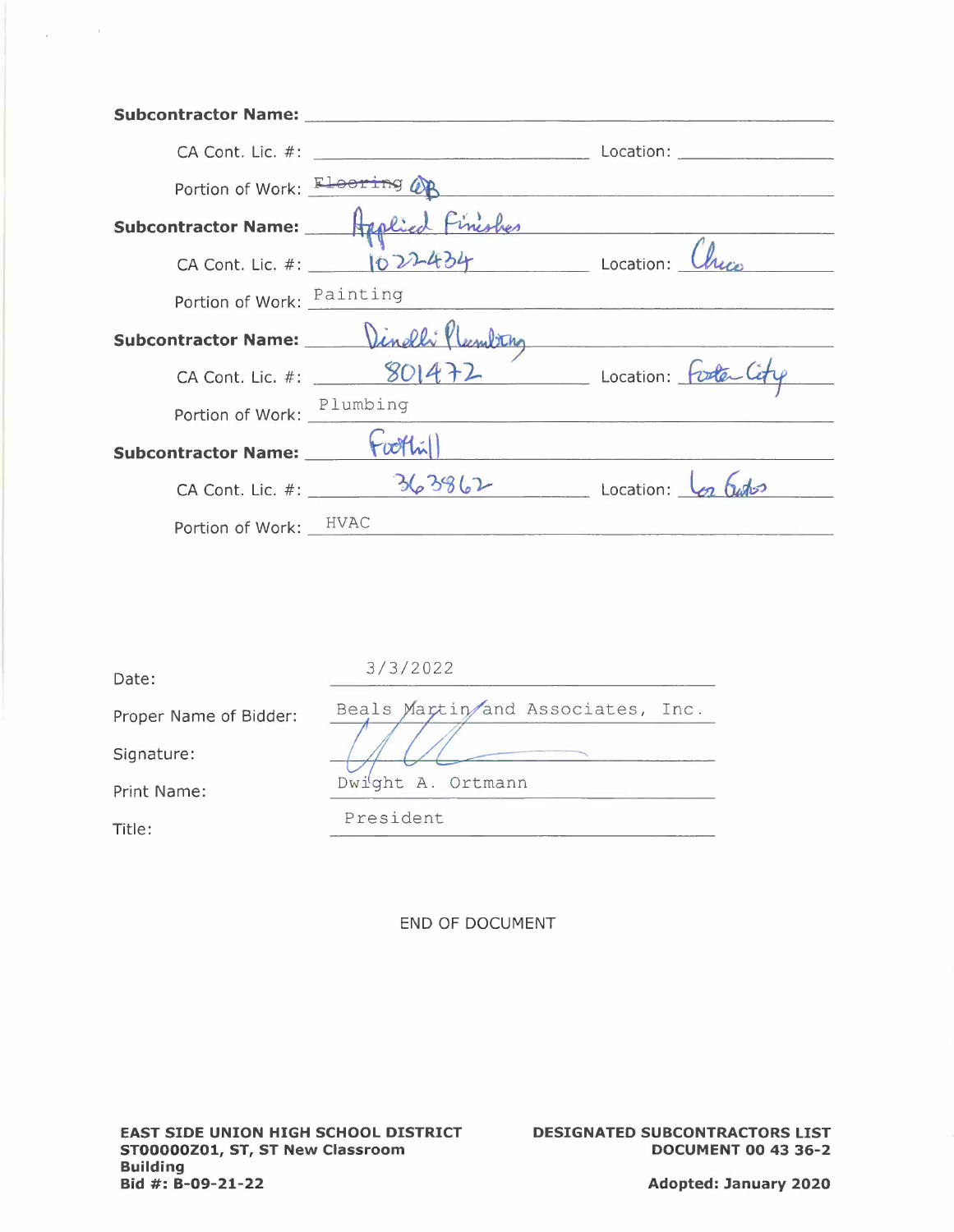|                                           | Subcontractor Name: Niles Electric                                                                            |
|-------------------------------------------|---------------------------------------------------------------------------------------------------------------|
| CA Cont. Lic. #: 168342 Location: FVement |                                                                                                               |
|                                           | Portion of Work: Electrical                                                                                   |
|                                           | Subcontractor Name: 1988 and 2008 and 2008 and 2008 and 2008 and 2008 and 2008 and 2008 and 2008 and 2008 and |
|                                           |                                                                                                               |
|                                           |                                                                                                               |
|                                           |                                                                                                               |
|                                           |                                                                                                               |
|                                           |                                                                                                               |
|                                           |                                                                                                               |
|                                           |                                                                                                               |
|                                           |                                                                                                               |

| Date:                  | 3/3/2022                          |
|------------------------|-----------------------------------|
| Proper Name of Bidder: | Beals Martin/and Associates, Inc. |
| Signature:             |                                   |
| Print Name:            | Dwight A. Ortmann                 |
| Title:                 | President                         |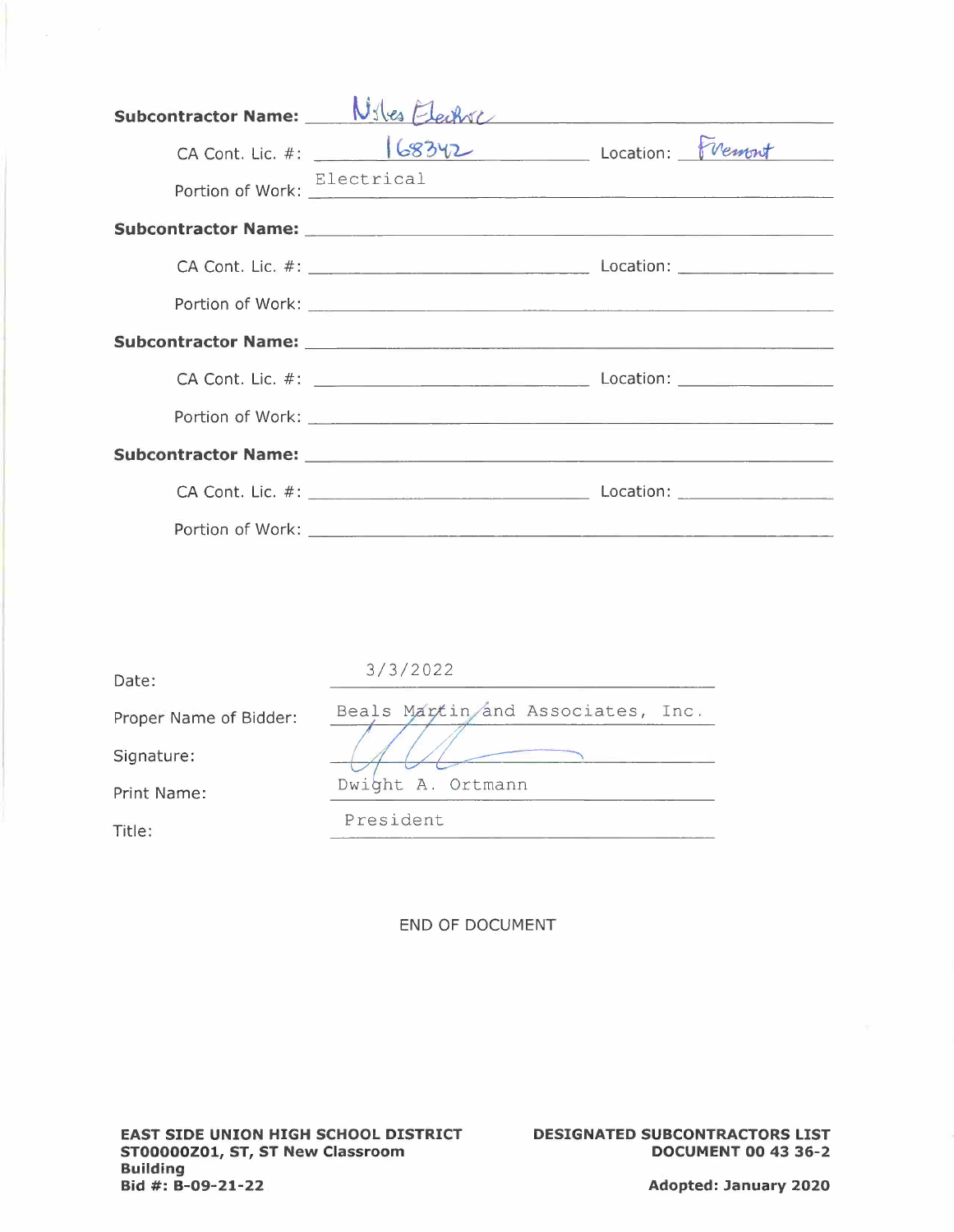| Subcontractor Name: 2008 and 2008 and 2008 and 2008 and 2008 and 2008 and 2008 and 2008 and 2008 and 2008 and |
|---------------------------------------------------------------------------------------------------------------|
|                                                                                                               |
|                                                                                                               |
|                                                                                                               |
|                                                                                                               |
|                                                                                                               |
|                                                                                                               |
|                                                                                                               |
|                                                                                                               |
|                                                                                                               |
|                                                                                                               |
|                                                                                                               |

| Date:                  | 3/3/2022                          |
|------------------------|-----------------------------------|
| Proper Name of Bidder: | Beals Maktin and Associates, Inc. |
| Signature:             |                                   |
| Print Name:            | Dwight A. Ortmann                 |
| Title:                 | President                         |

 $\mathcal{L}_{\text{max}}$  and  $\mathcal{L}_{\text{max}}$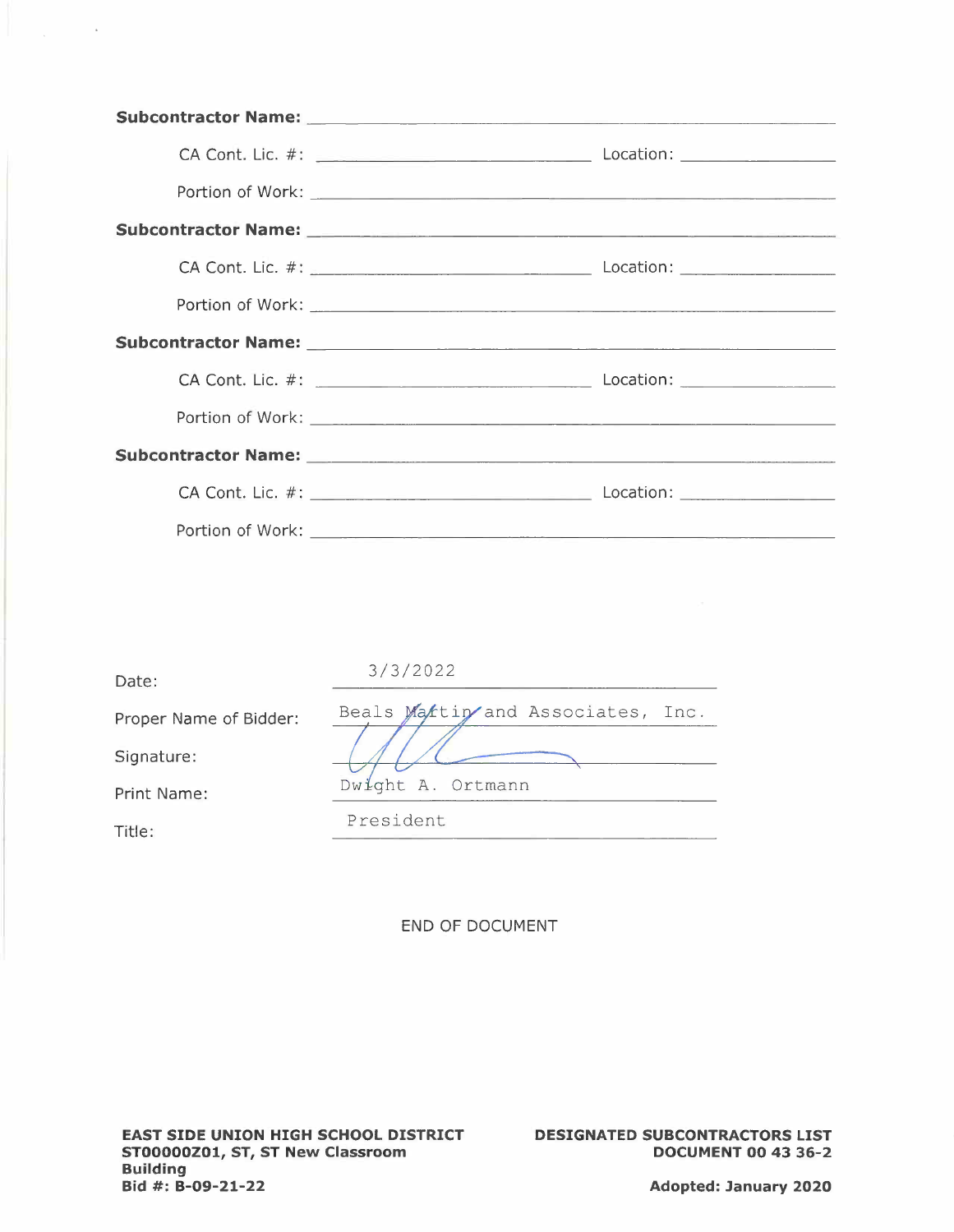| Subcontractor Name: Mame: Annual Account of the Contractor Name: Account of the Contractor Contractor Contractor |
|------------------------------------------------------------------------------------------------------------------|
|                                                                                                                  |
|                                                                                                                  |
|                                                                                                                  |
|                                                                                                                  |
|                                                                                                                  |
|                                                                                                                  |
|                                                                                                                  |
|                                                                                                                  |
|                                                                                                                  |
|                                                                                                                  |
|                                                                                                                  |

| Date:                  | 3/3/2022                          |
|------------------------|-----------------------------------|
| Proper Name of Bidder: | Beals Maxtim and Associates, Inc. |
| Signature:             |                                   |
| Print Name:            | Dwight A. Ortmann                 |
| Title:                 | President                         |

 $\Delta \phi = 0.002$ 

**DESIGNATED SUBCONTRACTORS LIST DOCUMENT 00 43 36-2**